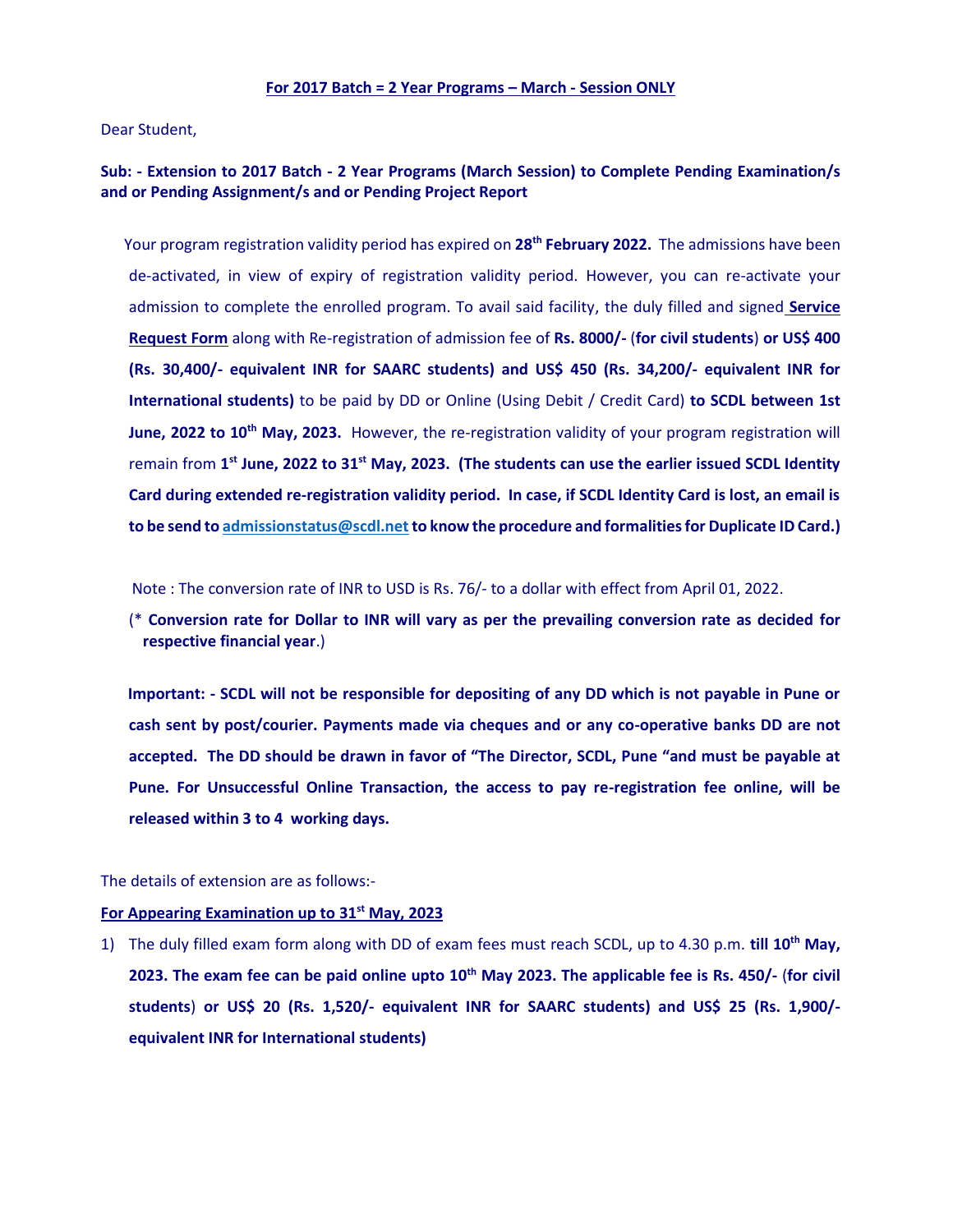- 2) **The slot booking link will be available till 20 th May, 2023 – up to 12 Midnight. (However availability of slot is on First Come First Serve Basis & no guarantee if desired slots orslot booking is not available, being exam slots are already full)**
- 3) **The exam result shall officially be declared within three weeks, from the date of exam appeared/taken, by students.**
- 4) The last date to complete and pass pending online examinations is **31st May, 2023**. The students are requested to check the above mentioned due dates and complete applicable formalities of reregistration.

**The exam slot booking is on First Come First Serve Basis. SCDL shall not be responsible, for refund /transfer of exam fees paid by students in May, 2023 and also in case of non-availability of exam slots, as exam slot booking of any month, gets released 2 months in advance. The exam fees will get lapsed after the expiry of re-registration validity period**

# **For Attempting Online Assignment/s**

- 1) Students can attempt their online assignment/s upto **31st May, 2023.**
- 2) Online assignment/s can be taken through out the week, except on Wednesdays from 1-6 pm as SCDL website is down for maintenance.
- 3) There will be **only 1 Free attempt** to attempt any assignments. The students are required to pay **Rs. 350/- to avail further paid attempt/s** in the event of failure.
- 4) Students are required to complete / attempt pending assignment/s **on or before 31st May, 2023.**
- **5) To avail additional paid attempt of an assignment, the DD along with duly filled Service Request Form by post must reach SCDL, on or before 10th May, 2023.**
- **6) To avail additional paid attempt of an assignment, the applicable fees along with duly filled Service Request Form can be paid online till 25th May, 2023.**
- **7) For additional attempt of assignment the applicable fee is US\$ 20 Rs. 1520/- equivalent INR –For International Student and US\$ 15 (Rs 1140/- For SAARC students).**

**SCDL shall not be responsible for technical/system problem faced by students during Online Payment made on 10 th / 25th May, 2023 and also for the Assignment/s attempted on the last date i.e. 31st May 2023. No requests for releasing online payment access for payment of additional attempt of assignment and or problem faced while attempting assignment/s, will be considered, after above due dates.**

## **Project Report Submission as applicable to the program**

1) Students must submit project report **on or before 10th May 2023.**